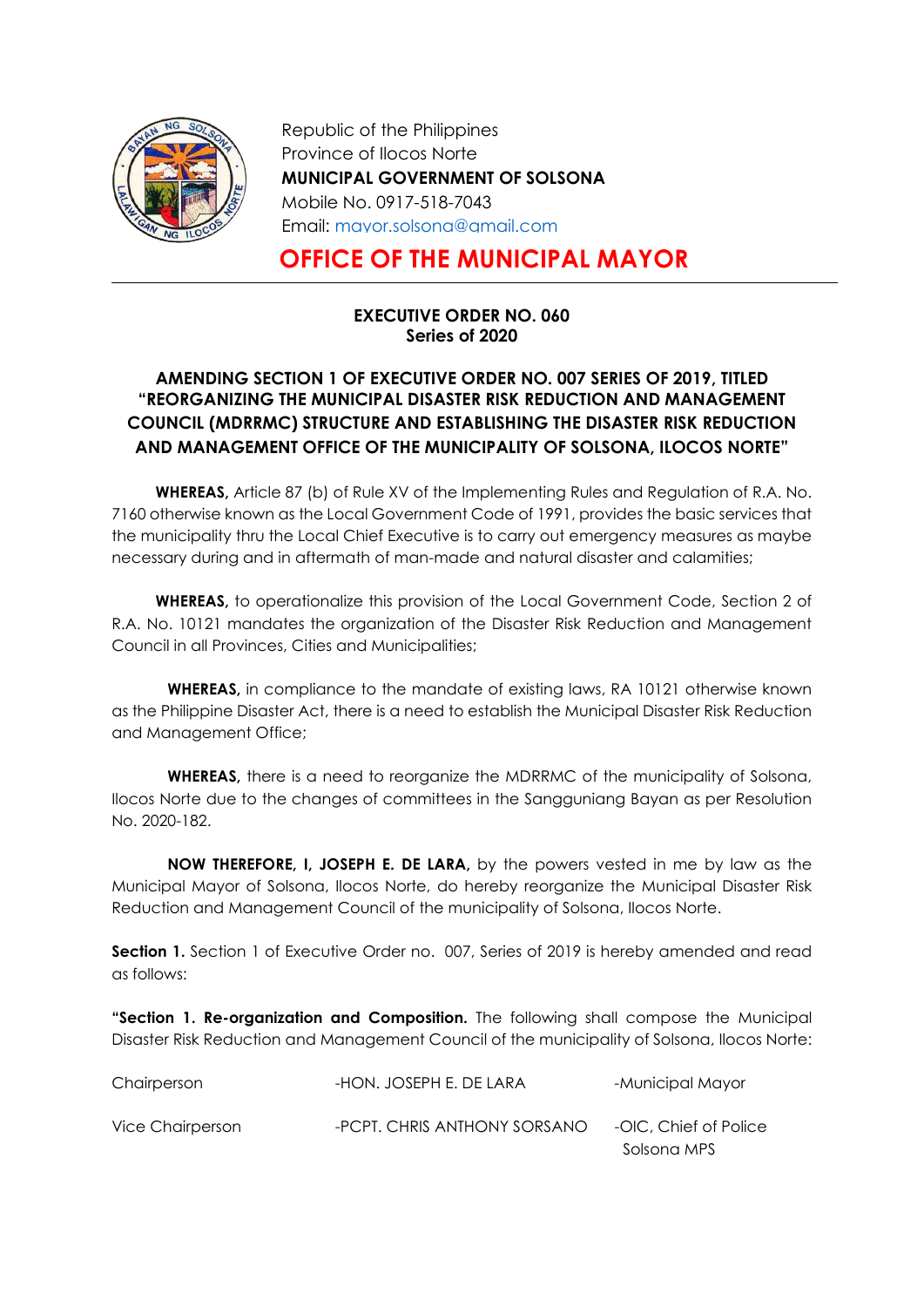| Vice Chairperson (Administration)                                       | ENGR. EMILY G. BARAOIDAN     |
|-------------------------------------------------------------------------|------------------------------|
| Vice Chairperson (Operations, Response,<br>Prevention and Mitigation)   | Mx. BRENFORD JAKE M. NICOLAS |
| Vice Chairperson (Operations, Response,<br>Rehabilitation and Recovery) | Mx. BELLA B. BALLESTEROS     |
| Members:                                                                |                              |
| DR. BERTHA L. DE LARA                                                   | Municipal Administrator      |
| Mx. DOMINGO BALILA                                                      | FA Representative            |
| Mx. JUMAR MARTIN                                                        | Assessment Clerk II          |
| Mx. AILEEN JOYCE PASCUAL                                                | NGO Representative, PWD      |
| Mx. JAYSON DUROPAN                                                      | NGO Representative, Youth    |
| Mx. MYRNA PASCUA                                                        | NGO Representative, Women    |
| Mx. FERDINAND VIRAY                                                     | <b>FPTA President</b>        |

# STAFF UNITS (plans and Operations Unit)

| HON. JOVENCIO M. PASCUA                         | Chairman, Committee on<br>Finance                 |
|-------------------------------------------------|---------------------------------------------------|
| Members:                                        |                                                   |
| Mx. BRENFORD JAKE M. NICOLAS                    | OIC MPDC/Acting Assistant<br>Municipal Treasurer  |
| Mx. FERDINAND P. CASTRO                         | LGOO VI, DILG                                     |
| Mx. JIMMY F. DORUPAN                            | Ad Interim, Solsona District<br>Supervisor, DepEd |
| DR. RIZALINA MANZANO                            | Principal IV, Solsona National<br>High School     |
| Mx. NANCY C. PADILLA                            | OIC, Talugtog National High<br>School             |
| Mx. GREGORIO DUMLAO                             | OIC, Bagbag National High<br>School               |
| Mx. JOSEFINA B. AGUSTIN<br>ALL PUNONG BARANGAYS | Principal, GRBASMAI                               |

## INTELLIGENCE AND DISASTER ANALYSIS

| HON. BENIGNO L. AQUINO      | $\overline{\phantom{0}}$ | Chairperson      |
|-----------------------------|--------------------------|------------------|
| PCPT. CHRIS ANTHONY SORSANO | $\overline{\phantom{0}}$ | Vice Chairperson |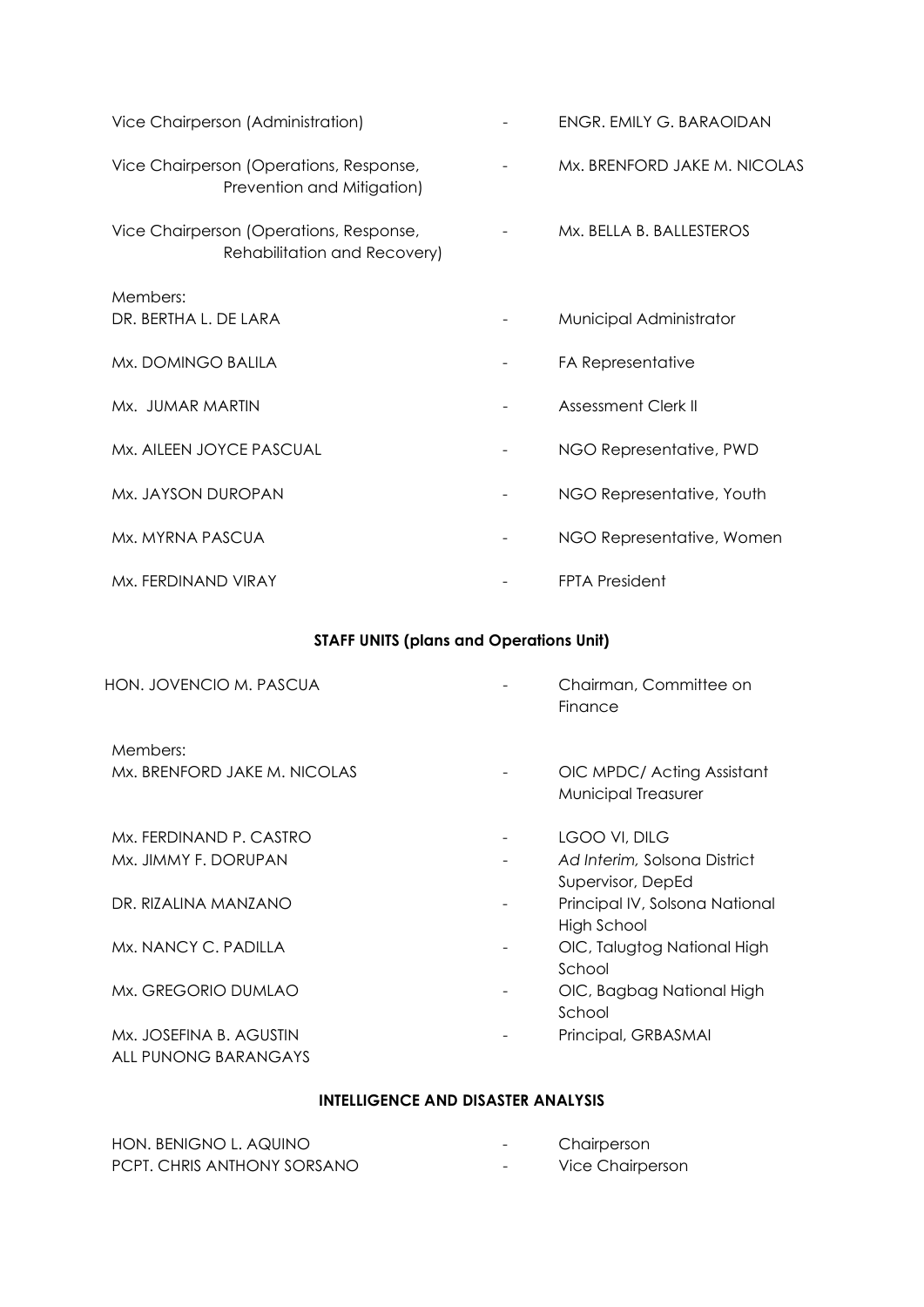SFO4 RICHARD NICOLAS - Vice Chairperson PSSG. ESTRELITA MEDINA  $\blacksquare$  - Member ALL PNP and BFP PERSONNEL - Members

- 
- 
- 

#### RESOURCE UNITS

HON. MARK DENNIS P. DEL CASTILLO - Chairperson Mx. BELLA B. BALLESTEROS - Member (MSWDO) ALL PERSONNEL TREASURY AND - Members ACCOUNTING OFFICE

- 
- Mx. CHRISTINA E. DELOS SANTOS **Face Chairperson** (Municipal Treasurer)
- Mx. DIVINA G. DOMINGO **Accountant** Accountant) **Municipal Accountant** 
	-
	-

#### **SERVICES**

#### I. INFORMATION SERVICES

| HON, REYNALDO G. MARIANO | $\sim$                   | Chairperson                            |
|--------------------------|--------------------------|----------------------------------------|
| Mx. JIMMY F. DORUPAN     | $\sim$ $-$               | Vice Chairperson (Ad Interim, District |
|                          |                          | Supervisor-DepEd)                      |
| Mx. JOSEFINA B. AGUSTIN  |                          | Member, Principal (GRBASMAI)           |
| ENGR. EMILY G. BARAOIDAN | $\overline{\phantom{a}}$ | Member (Municipal Assessor)            |

#### II. COMMUNICATIONS/WARNING SERVICES

| HON. JOVENCIO M. PASCUA | $\sim$           | Chairperson                     |
|-------------------------|------------------|---------------------------------|
| Mx. LAURENCE T. CORPUZ  | $\sim$ 100 $\mu$ | Vice Chairperson (SB Secretary) |
| Mx. LEIZEL BERMEJO      | $\sim$           | Member (Administrative Aide IV) |
| PSSG. ESTRELITA MEDINA  | $\sim$ $-$       | Member (PNP Solsona)            |
|                         |                  |                                 |

### III. TRANSPORTATION SERVICES

| HON. BOB G. SACRO             | Chairperson (Municipal Vice Mayor) |
|-------------------------------|------------------------------------|
| HON. CEASAR PAUL M. PARADO    | Vice Chairperson (SB Member)       |
| HON. REYNALDO G. MARIANO      | Member (LnB President)             |
| Mx. JOEY ROMMEL BARAOIDAN     | Member                             |
| ALL TRICYCLE OPERATORS AND    | Members                            |
| DRIVERS FOR HIRE OF SOLSONA   |                                    |
| ALL JEEPNEY OPERATORS AND     | Members                            |
| DRIVERS FOR HIRE OF SOLSONA   |                                    |
| ALL OWNERS OF HEAVY EQUIPMENT | Members                            |
| OF SOLSONA                    |                                    |

#### IV. RESCUE/ ENGINEERING SERVICES

| HON. JOSE P. MARTIN, JR.      | $\sim$ 100 $\mu$ | Chairperson                  |
|-------------------------------|------------------|------------------------------|
| PSSG. ESTRELITA MEDINA        | $\sim 100$       | Vice-Chairperson             |
| Mx. CHRISTINA E. DELOS SANTOS | $\sim$ 100 $\mu$ | Member (Municipal Treasurer) |
| ENGR. ROSELDA P. FAHIGAL      | $\sim$ 100 $\mu$ | Member (Municipal Engineer)  |